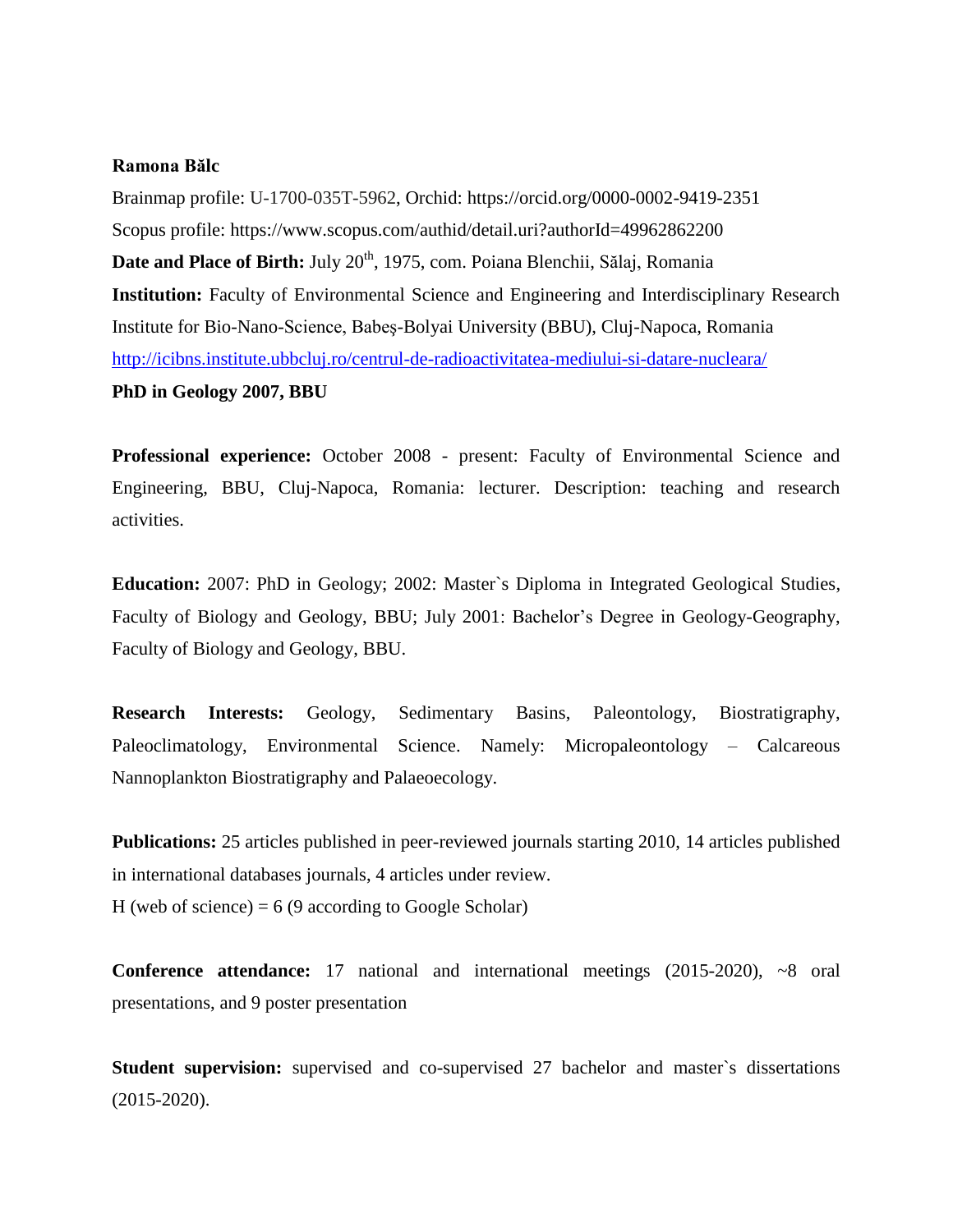## **Awards and distinctions (selection):**

**2017**- "Excellentia" award and "Bologna Professor Gala" award in recognition of outstanding teaching activities, at the nomination of the BBU council of students

### **Publications**

Articles:

### **ISI Journals**

1. Beldean, C., Filipescu, S., **Bălc, R.,** 2010. An Early Miocene biserial foraminiferal event in the Transylvanian Basin (Romania). **Geologica Carpathica**, 61/3: 227-234

2. Cetean, C.G., **Bălc, R.,** Kaminski, M.A., Filipescu, S., 2011. Integrated biostratigraphy and paleoenvironments of an upper Santonian-upper Campanian succession from the southern part of the Eastern Carpathians, Romania. **Cretaceous Research**, 32/5: 575-590

3. Kaminski, M.A., Cetean, C.G., **Bălc, R.,** Coccioni, R., 2011. Upper Cretaceous deep-water agglutinated foraminifera from the Contessa Highway Section, Umbria-Marche Basin, Italy: taxonomy and biostratigraphy. In: Filipescu, S & Kaminski, M.A. (eds), Proceedings of the 8th International Workshop on Agglutin<sup>at</sup>ed Foraminifera. Grzybowski Foundation Special Publication, **16**: 71-106.

4. **Bălc, R.,** Zaharia, L., Suciu-Krausz, E., Kristaly, F., 2012. New upper Cretaceous deposits in the southeastern Trascau Mountains (Apuseni Mts., Romania). **Carpathian Journal of Earth and Environmental Sciences**, 7/1: 17-26

5. Beldean, C., Filipescu, S., **Bălc, R.,** 2012. Paleoenvironmental and biostratigraphic data for the Early Miocene of the North-Western Transylvanian Basin based on planktonic foraminifera. **Carpathian Journal of Earth and Environmental Sciences**, 7/1: 171-184

6. Bindiu, R., **Bălc, R.,** Filipescu, S., 2013. Biostratigraphy and paleoenvironment of the Late Cretaceous deposits of the Tarcau Nappe (Eastern Carpathians) based on foraminifera and calcareous nannoplankton. **Geologica Carpathica**, 64/2: 117-32

7. Kaminski, M.A., Kender, S., Ciurej, A., **Bălc, R.,** Setoyama, E., 2013. Pliocene Agglutinated Benthic Foraminifera from Site U1341 in the Bering Sea (IODP Expedition 323). **Geological Quarterly**, 57/2: 335-342

8. Vremir, M., **Bălc, R.,** Csiki-Sava, Z., Brusatte, S.L., Dyke, G., Naish, D., 2014. Petrești-Arini – an important but ephemeral Upper Cretaceous continental vertebrate site in the southwestern Transylvanian Basin, Romani. **Cretaceous Research**, 49: 13-38

9. Bindiu-Haitonic, R-E., Filipescu, S., **Bălc, R.,** Gligor, D-M., Barbu, L., 2016. The middle/late Eocene transition in the Eastern Carpathians (Romania) based on foraminifera and calcareous nannofossil assemblages. **Geological Quarterly**, 60(1): 38-55

10. Zaharia, L., **Bălc, R.,** Stremțan, C.C., Socaciu, A., 2016. Geochemistry of Upper Cretaceous sediments of Bozeș Formation (Apuseni Mts., Romania) – provenance implications. **Geological Quarterly**, 60(3): 747-758

11. Ganea, I-V., Roba, C., Gligor, D., Farkas, A., **Bălc, R.,** Moldovan, M., 2017. Assessment of environmental quality in Lacu Sărat area (Brăila county, Romania). **Carpathian Journal of Earth and Environmental Sciences,** 12(2):377-387

12. Bindiu-Haitonic, R., Niculici, S., Filipescu, S., **Bălc, R.,** Aroldi, C., 2017. Biostratigraphy and palaeoenvironments of the Eocene deep-water deposits of the Tarcău Nappe (Eastern Carpathians, Romania) based on agglutinated foraminifera and calcareous nannofossil assemblages. In: Kaminski, M.A. & Alegret, L., (eds), 2016. Proceedings of the Ninth International Workshop on Agglutinated Foraminifera. *Grzybowski Foundation Special Publication*, **22**, 17-37

13. Teleșpan, A., **Bălc, R.**, Kaminski, M.A., 2017. Seasonal variation in populations of *Entzia macrescens* (Brady) from a salt marsh in Transylvania, Romania. In: Kaminski, M.A. & Alegret, L., (eds), 2016. Proceedings of the Ninth International Workshop on Agglutinated Foraminifera. *Grzybowski Foundation Special Publication*, **22**, 221-227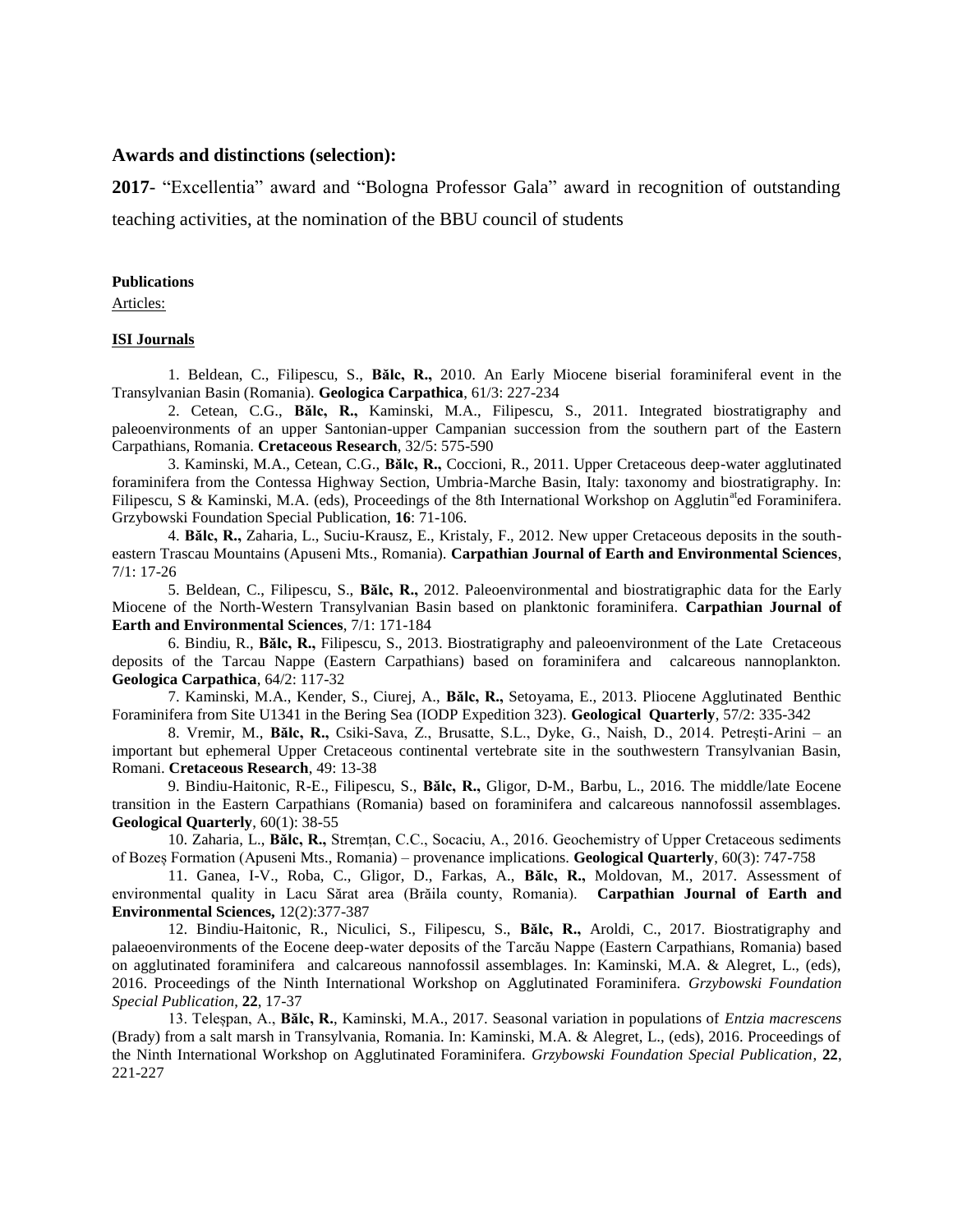14. Antohi-Trandafir, O., Timar-Gabor, A., Vulpoi, A., **Bălc, R.,** Longman, J., Vereș, D., Simon, S., 2018. Luminescence properties of natural muscovite relevant to optical dating of contaminated quartz samples. **Radiation Measurements**, 109: 1-7

15. **Bălc, R.,** Tămaș, T., Popiță, G., Vasile, G., Bratu, M.C., Gligor, D.M., Moldovan, C., 2018. Assessment of chemical elements in soil, grapes and wine from two representative vineyards in Romania. **Carpathian Journal of Earth and Environmental Sciences,** 13(2): 435-446

16. Ispas, G., Roba, C., **Bălc, R.,** Coadă, M., Gligor, D., 2018. The quality of water and soil in Haneș mining area, Alba County, Romania. **Carpathian Journal of Earth and Environmental Sciences,** 13(2): 505-514.

17. Kaminski, M.A., Septriandri, A.C., **Bălc, R.,** Gull, H.M., Amao, A.O., Babalola, L.O., 2018. Middle Jurassic planktonic foraminifera in Saudi Arabia – a new biostratigraphical marker for the J30 maximum flooding surface in the Middle East. **Stratigraphy**, 15(1): 37-46

18. Kallanxhi, M-E, **Bălc, R.,** Šoriš, S., Székely, S-F., Filipescu, S., 2018. The Rupelian – Chattian transition in the north-western Transylvanian Basin (Romania) revealed by calcareous nannofossils: implications for biostratigraphy and palaeoenvironmental reconstruction. **Geologica Carpathica**, 69(3): 264-282

19. Chelaru, R., Săsăran, E., Tămaș, T., **Bălc, R.,** Bucur, I.I., Pleș, G., 2019. Middle Miocene carbonate facies with rhodoliths from the NW Transylvanian Basin (Vălenii Șomcutei Cave, Romania). **Facies**, 65(4): 1-16

20. Barhoumi, B., Beldean-Galea, S.M., Al-Rawabdeh, A.M., Roba, C., Martonos, I.M., Bălc , R., Kahlaoui, M., Touil, S., Tedetti, M., Driss, M.R., Baciu, C., 2019. Occurrence, distribution and ecological risk of trace metals and organic pollutants in surface sediments from a Southeastern European river (Someşu Mic River, Romania). **Science of the Total Environment,** 660: 660-676

21. Farkas, A., Mereuti, F., Butiuc-Keul, A., Podar, D., Roba, C., **Bălc, R.**, 2020. Effects of long-term exposure to heavy metals upon rizosphere bacteria from Baia Mare area (Maramureș County, Romania). Geomicrobiology Journal, 37 (9): 867-876

22. Filipescu, S., Tămaș, D.M., Bercea, R-I., Tămaș, A., **Bălc, R.**, Țabără, D., Bindiu-Haitonic, R., Silye, L., Auer, A., Krézsek, C., Schléder, Z., Săsăran, E., 2020. Biostratigraphic re-evaluation of the lower to middle Miocene succession in the Eastern Carpathians: a case study to the oil fields of the Diapir Fold Zone, Romania. **Geological Quarterly**, 64(3): 783-802

23. Ispas, G-M., Roba, C., **Bălc, R.,** Gligor D-M., 2020. The content of nutrients and contaminant in soil and vegetables cultivated in several greenhouses from Botoșani county and their impact on human health. **Carpathian Journal of Earth and Environmental Sciences,** 15(2): 415-428

24. **Bălc, R.,** Roba, C., Roșian, G., Costin, D., Horvath, C., Zglobiu, O.R., Chirtoș, D., 2020. Changes in the physico-chemical properties of topsoil in a landslide-affected area (western part of the Transylvanian Basin, Romania). **Geological Quarterly**, 64(4): 0-0

25. Kaminski, M.A., Amao, A.O., Babalola, L.O., **Bălc, R.,** Chan, S.A., Gull, H.M., Khamsin, A.B., Malik, M.H., 2020. Benthic foraminiferal assemblages from maximum flooding surface J30, Middle Jurassic Dhruma Formation, Central Saudi Arabia. **Stratigraphy**, 17(4): 279-292

#### **International databases journals**

1. Chira C., **Bălc, R.,** 2002: Miocene calcareous nannofossils from Dej-Reteag-Ciceu area (Transylvanian Basin, Romania). Biostratigraphical importance and paleogeographical data. **Acta Paleontologica Romaniae**, III: 53-65<http://www.geo-paleontologica.org/actapalrom/>

2. **Bălc, R.,** Chira C., 2002: The preliminary study of the Upper Cretaceous calcareous nannofossils from Alba Iulia area, Transylvania**. Studia UBB Geologia**, Special Issue 1: 37-50 [www.doaj.org](http://scitation.aip.org/content/aip/proceeding/aipcp/1131?page=2)

3. Chira C., **Bălc, R.,** Vulc A-M., 2004: Cretaceous nannofossils from Ceru Băcăinţi area, Apuseni Mountains, Romania. **Acta Paleontologica Romaniae**, IV: 89-96<http://www.geo-paleontologica.org/actapalrom/>

4. Săsăran L., **Bălc, R.,** Săsăran E., 2005: Sedimentologic and micropaleontological study of an Upper Cretaceous (Santonian – Campanian) regressive facies development from basin to upper slope sediments (Gilau Mountains, Plescuta Valley, NW – Romania). Acta Paleontologica Romaniae, V: 441-450 [http://www.geo](http://www.geo-paleontologica.org/actapalrom/)[paleontologica.org/actapalrom/](http://www.geo-paleontologica.org/actapalrom/)

5. Suciu-Krausz E., **Bălc, R.,** Borbei F., 2006: New data on the Western Transylvanides along Ampoi Valley (Southern Apuseni Mountains, Romania). Studia UBB Geologia, 51/1-2: 55-65 [www.doaj.org](http://scitation.aip.org/content/aip/proceeding/aipcp/1131?page=2)

6. **Bălc, R.** Suciu-Krausz E., Borbei F., 2007: Biostratigraphy of the Cretaceous deposits in the Western Transylvanides from Ampoi Valley (Southern Apuseni Mountains, Romania). **Studia UBB Geologia**, 52 (2): 37- 43 [www.doaj.org](http://scitation.aip.org/content/aip/proceeding/aipcp/1131?page=2)